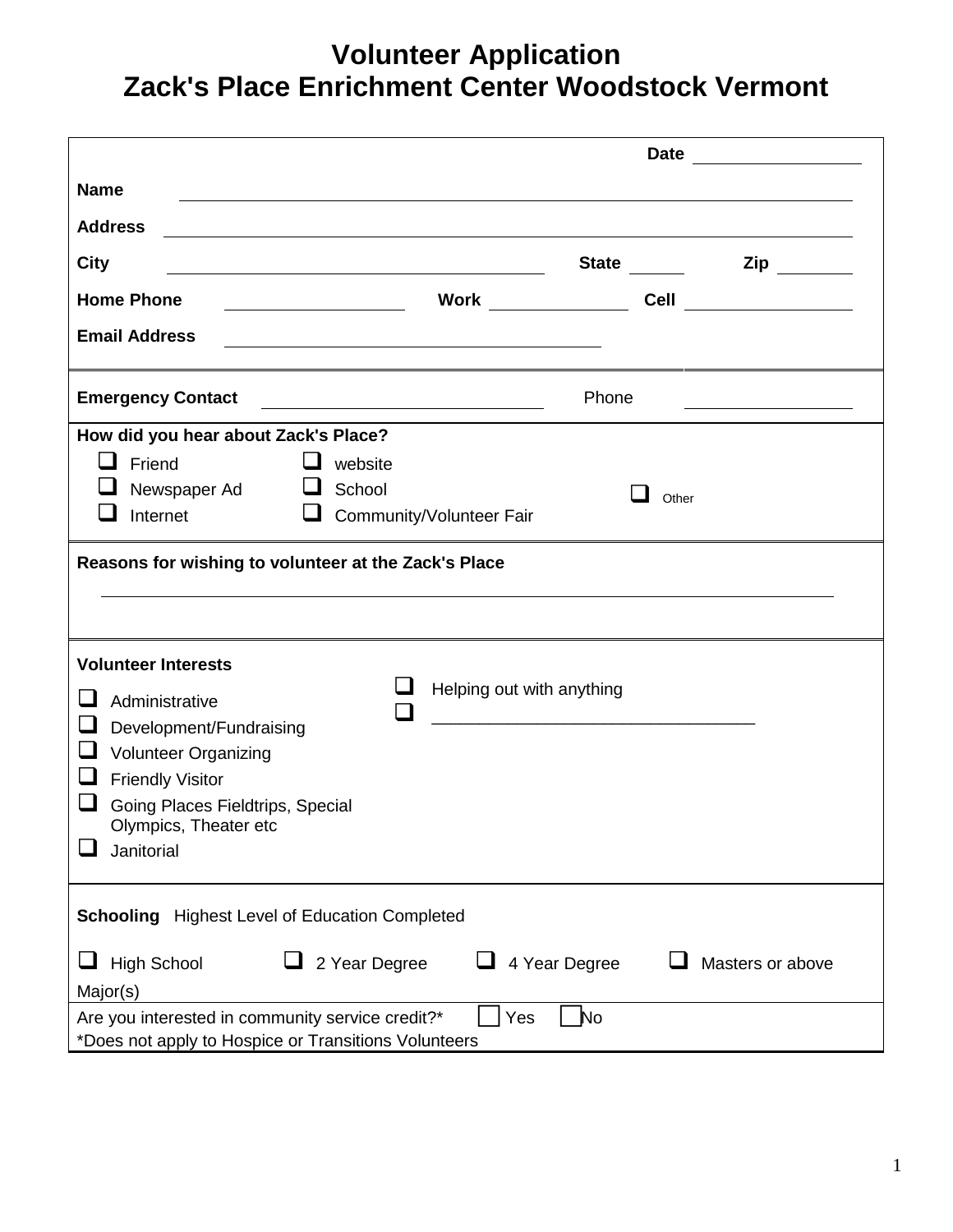| <b>Employment</b>                                                                                                                      |                                      |             |     |             |                     |                                                  |       |                        |
|----------------------------------------------------------------------------------------------------------------------------------------|--------------------------------------|-------------|-----|-------------|---------------------|--------------------------------------------------|-------|------------------------|
|                                                                                                                                        |                                      |             |     |             |                     |                                                  |       |                        |
|                                                                                                                                        |                                      |             |     |             |                     | From                                             | Dates | From                   |
| 1.                                                                                                                                     |                                      |             |     |             |                     |                                                  |       |                        |
| 2.                                                                                                                                     |                                      |             |     |             |                     |                                                  |       |                        |
| 3.                                                                                                                                     |                                      |             |     |             |                     |                                                  |       |                        |
|                                                                                                                                        | <b>Relevant Volunteer Experience</b> |             |     |             |                     |                                                  | Dates |                        |
| 1 <sub>1</sub>                                                                                                                         |                                      |             |     |             |                     | From                                             |       | $\overline{\text{To}}$ |
| 2.                                                                                                                                     |                                      |             |     |             |                     |                                                  |       |                        |
|                                                                                                                                        |                                      |             |     |             |                     |                                                  |       |                        |
| 3.                                                                                                                                     |                                      |             |     |             |                     |                                                  |       |                        |
| Hobbies,<br>interests                                                                                                                  |                                      |             |     |             |                     |                                                  |       |                        |
| <b>Languages</b>                                                                                                                       |                                      |             |     |             |                     |                                                  |       |                        |
| Availability: When are you available to help?                                                                                          |                                      |             |     |             |                     |                                                  |       |                        |
|                                                                                                                                        | <b>Mon</b>                           | <b>Tues</b> | Wed | <b>Thur</b> | Fri                 | <b>Turkey Trot on</b><br><b>Thanksgiving Day</b> |       |                        |
| <b>Morning</b>                                                                                                                         |                                      |             |     |             |                     |                                                  |       |                        |
| <b>Afternoon</b>                                                                                                                       |                                      |             |     |             |                     |                                                  |       |                        |
|                                                                                                                                        |                                      |             |     |             |                     |                                                  |       |                        |
| I am willing to make a commitment of<br>$\star$                                                                                        |                                      |             |     |             | $\Box$ limited-term | $\Box$ 6 months $\Box$ 12 months*                |       |                        |
| I agree to a criminal background check. □ Yes □ No                                                                                     |                                      |             |     |             |                     |                                                  |       |                        |
| <b>APPLICANT'S STATEMENT (Please read carefully and sign)</b><br>I agree that this information is correct to the best on my knowledge. |                                      |             |     |             |                     |                                                  |       |                        |
| Signature                                                                                                                              |                                      |             |     |             |                     | Date                                             |       |                        |
|                                                                                                                                        |                                      |             |     |             |                     |                                                  |       |                        |

 $\sqrt{ }$